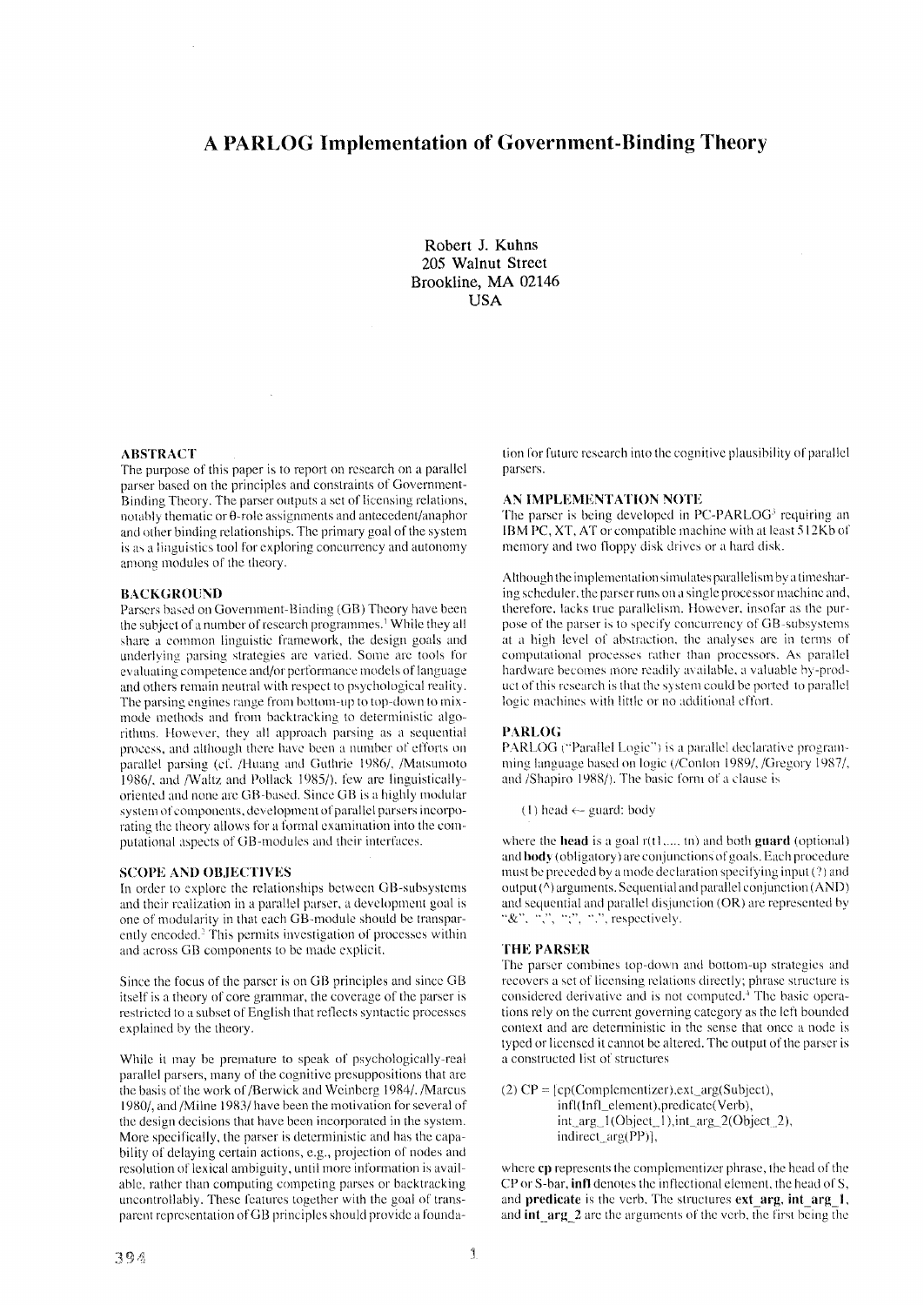external argument (subject) and the last two being the (direct) internal arguments (objects). The indireet\_arg is a prepositional phrase (PP) that a verb may license and there may be several of these structures depending on the lexical specifications of the verb. While the cp, ext\_arg, infl, and predicate are obligatory, the internal and indirect arguments are contingent upon the 0-grid of the verb and, therefore, are optional.

The basic objects of the system are nodes where a node is a structure of the form  $xp(Word.x$  bar(Features), Index). Word is a lexical item, an empty category PRO, trace, or variable, or an empty complementizer or inflectional element, and Features represents the type of the node in terms of x-bar features  $\pm N, \pm V$ . Every node receives a unique index unless it is bound (coindexed) to another via Binding or Control Theory. Each of the terms of (2) are nodes except for the arguments which are a list of nodes that represent the specifier, head, and complement structures. Specifiers may be determiner or adjectival phrases, and complements may be PPs or, in the case of relative clauses, a CP, which would be reflected in another list whose structure is analagous to (2).

#### **THE LEXICON**

In accordance with GB Theory, the lexicon plays a central role. Each lexical item contains the idiosyncratic features of the lexeme and they direct many actions of the parser. The lexicon is a database of PARLOG assertions which may be searched in parallel. A small subset of the lexicon is

(3) mode lexeme(item?, $x_b$ bar^, feature^). a. lexeme(man,  $[x_bar(n],vo)]$ , [pl(men)]). b. lexeme(put,  $[x_bar(no,v1)]$ , ...,s(puts), ing(putting), 0-grid(int\_arg\_ **1,**   $locative$  PP $, ...$   $\ldots$   $\ldots$ c. lexeme(plan,  $[x_bar(no,v1),x_bar(n1,vo)],$ **[** .... 0-grid (proposition), tenseless, subject\_control,... ]).

The first term of each lexeme is the lexical entry and the second term is a list of structures of the form  $x$  bar( $F1$ ,  $F2$ ), where F1 and F2 are x-bar primitives,  $\pm N$ ,  $\pm V$ , with "l" and "0" denoting "+" and "-", respectively. Lexically ambiguous items, e.g., (3)c., have more than one x-bar structure. The third term is a list of symbols and structures that depend on the lexical item and its type, i.e., x-bar features. For instance, as (3)a. illustrates, nouns  $(x_bar(n1,vo))$  have a plural form as a member in their list of features while verbs  $(x_bar(no,v1))$  have morphological derivatives, e.g., participial forms or **ing, in** their features list as **(3)b.**  shows. Verbs also have  $\theta$ -grids which characterize argument structures and other features indicating specifics of complement structure such as tenseless (infinitival) subcatcgorizations or control criteria, e.g., subject\_control ((3)c.).<sup>5</sup>

In the current version of the parser, derivational morphology is minimal.

### **THE PARSING ENGINE**

The basic actions of the parser are to identify gaps, to construct maximal projections, and to license these projections, and these are encoded by the respective procedures, detect gap, project, and license. The parsing loop is called recursively until the sentemial input, a list, is exhausted. During a parse, governing categories are produced and used as left-bounded context for" certain procedures before being shunted to the list that will ultimately represent the output.

#### GB MODULES

The GB-modules of Trace, Binding, Control, and Bounding Theories are incorporated in the parser, especially in goals detect gap and license. Detect gap identifies the presence, if any, of an implicit element. This may be an argument, viz., trace, PRO, or variable, or a non-lexical item, viz., an empty complementizer or inflectional element. A fragment<sup>6</sup> of the PARLOG code for detect\_gap is

> (4) mode detect\_gap(sentence?,gov\_cat^,empty\_cat^). a. detect\_gap([WordlWords], $Gov\_cat$ ,Empty\_cat) $\leftarrow$ passive\_morphology(Word,Gov cat):  $Empty\_cat = trace.$

b. detect\_gap([WordlWords],Gov\_cat,Empty\_cat) <- $Word = to, subjectless_inf\_comp(Gov\_cat):$  $Empty\_cat = pro.$ 

The first relation has a guard to determine if the current word has passive morphology. Informally, the guard passive morphology checks the inflectional element of the current governing category for a form of BE and, in parallel, determines if the current word is a verb of the passive form. If the guard succeeds, then the output substitution is complete with **Empty\_eat** being unified with trace. In (4)b., the guards provide checks with the current token (Word) and governing category for the features of the verb and possible presence of an overt subject in order that **detect gap** may detect a PRO. The rest of the specifications for **detect gap** have similar strategies for finding variables and empty inflections and complementizers. Each of these clauses are computed in parallel together with one that determines an absence of an empty category in the current position of the sentence.

The next goal in parse is **project**, which constructs a maximal projection, xp(ltem, Type). In the case that Item is lexicalty ambiguous, project has calls to lexical disambiguation routines which are invoked in parallel to attempt a resolution.

The goal license indexes and assigns  $\theta$ -roles to arguments of predicates. Binding Theory (/Chomsky 1981/) has three principles, frequently labeled A, B, and C in the GB literature, that specify-co-indexation procedures for anaphors, pronominals. and referential (R-) expressions, respectively. Since the principles are independent, they are candidates for parallel execution. Thus, Binding is specified in the system as

> (5)mode binding(proj?,gov\_cat?,indexed\_proj^). binding (Proj,Gov\_cat,Indexed\_proj)  $\leftarrow$ is\_anaphor(Proj): principle\_a(Proj,Gov\_cat, Indexed\_proj). binding(Proj,Gov\_cat, Indexed\_proj)  $\leftarrow$ is\_pronominal(Proj): principle\_b(Proj,Gov\_cat, Indexed\_proj). binding(Proj,Gov\_cat,Indexed\_proj)  $\leftarrow$ is r\_cxp(Proj): principle\_c(Proj,Gov\_cat, Indexed\_proj).

The purpose of the guards is to determine the argument type of a particular argument (Proj) which then invokes a call to a specific method of indexing in accordance with Binding Theory. (There is a numerical indexing scheme that is embedded in each principle.) The result of binding is a node, Indexed\_proj, that has an index associated with it.

The other major part of license is the assignment of  $\theta$ -roles. The parser assigns  $\theta$ -roles to the respective arguments of the predicates based on their  $\theta$ -grids. The binding and  $\theta$ -assignment procedures together comprise the licensing procedure. Their communication channels are being explored and stream AND parallelism appears promising.